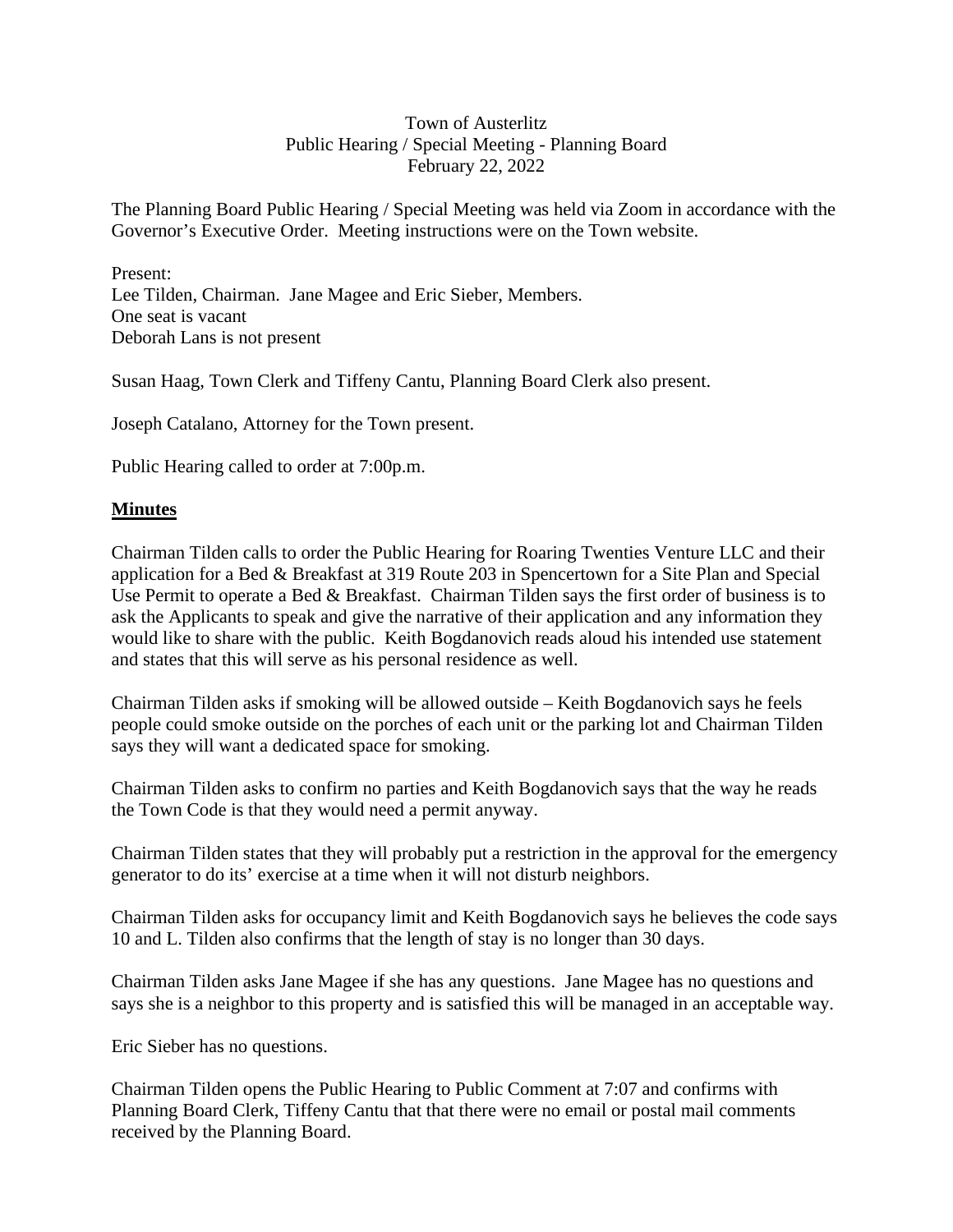Chairman Tilden confirms that this Public Hearing was posted on the Town of Austerlitz's website and also in the official newspaper and certified return receipt notices were sent and copies are part of the official file. Chairman Tilden asks for anyone who wants to speak to do the Zoom wave to notify Sue Haag they would like to be un-muted.

### **Public Comments**:

Barbara Perlmutter – lives on Fire Hill Road.

Barbara Perlmutter asks if anyone has researched the background of the group that wants to takeover this "unfortunate" building and if anyone found out anything about other businesses they've controlled or managed or is it anyone's obligation to do so? Chairman Tilden asks Joseph Catalano to answer. Mr. Catalano says that the jurisdiction of the Planning Board is limited to what comes before the Planning Board and how the Applicant has managed other properties is not relevant to this particular application. The Planning Board's job is to review the merits of the application. Barbara Perlmutter says OK.

### Erlyn Madonia

Asks if it's correct that there will be no more than 10 guests on the property. Chairman Tilden confirms this is number of guests and that the owner occupants are not included in this number. Joseph Catalano confirms this is according to the Town of Austerlitz Zoning Law.

### Lisa Perlmutter

Lisa Perlmutter and asks about the no children rule and if there is an explanation to that. Chairman Tilden confirms this rule is up to the operators of the B&B. Keith Bogdanovich says when they are limited to 10 people and in 4 of the rooms there are is only one bed which limits the amount of people you can have in a room and limits noise level. Chairman Tilden asks if the establishment is ADA compliant and Keith Bogdanovich says he imagines it meets current codes. Lisa Perlmutter is finished with questions.

Manuel Ytuarte – Lives on Fire Hill Rd.

Was hoping to hear some of the conditions of how this will be operating and is happy to hear the information. Mr. Ytuarte has confusion over 317 and 319 Route 203 locations. Keith Bogdanovich and Chairman Tilden both confirm this application has nothing to do with 317 Route 203 and Mr. Ytuarte may have seen a typographical error and that the application is only for a site plan and special use permit on 319 route 203. Mr. Ytuarte says terrific and has no other questions.

#### Rochelle Bartolo

She does not have any questions and says she thinks it's a plus for the area and as a real estate broker she would send people there because there is nothing like this in the area.

Chairman Tilden asks if anyone else has questions and there is no reply.

Chairman Tilden confirms that Deborah Lans is not on the call tonight.

At 7:22, Chairman Tilden says he will give this public testimony portion of the meeting 3 more minutes.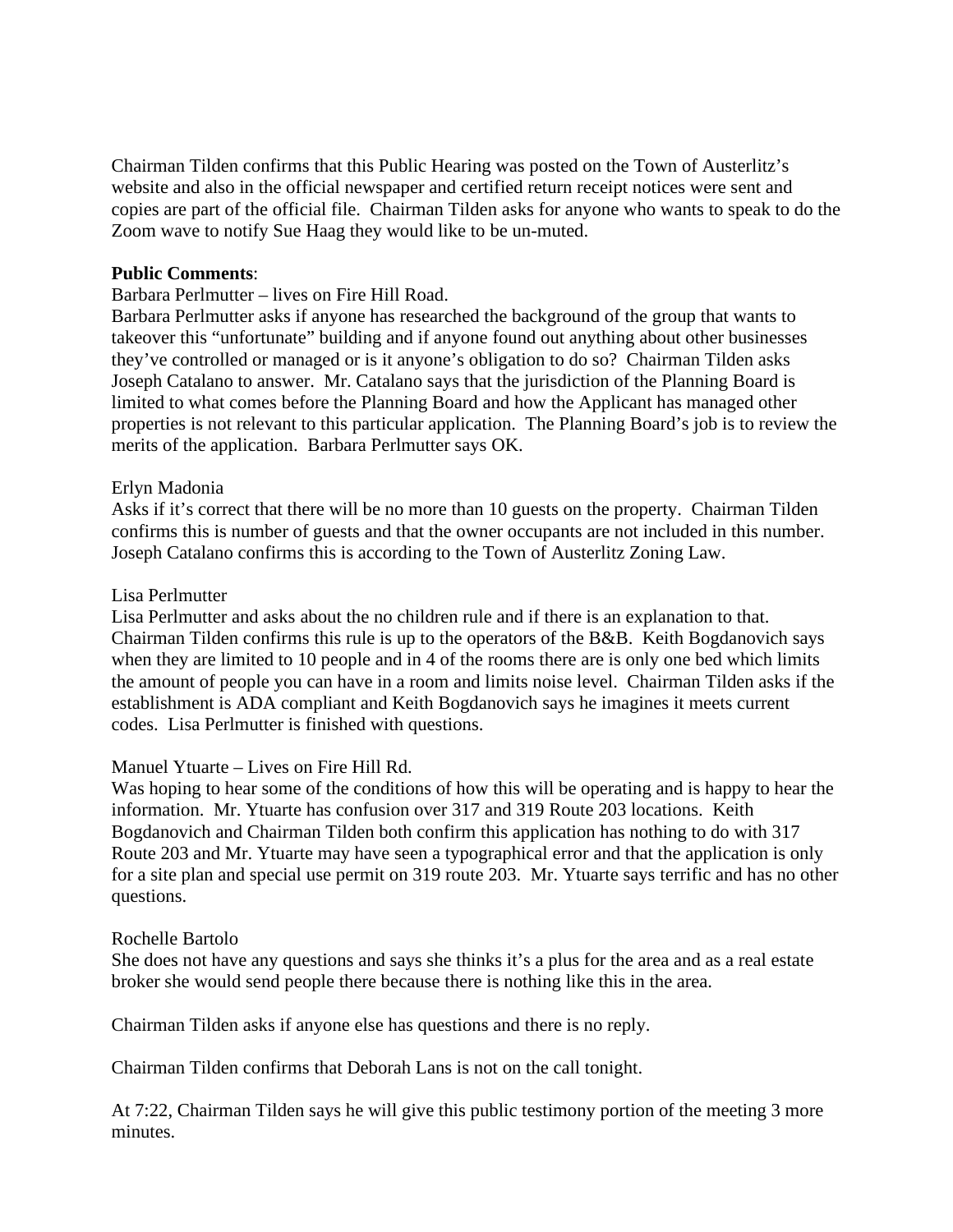Joseph Catalano asks Keith Bogdanovich to discuss the status of the septic system. Keith Bogdanovich says the current SPDES permit is good until the end of 2022 but it would need to be transferred by July 2022. This permit requires quarterly water tests to be done and sent to a lab with results going direct to the DEC. Keith Bogdanovich states that the septic system at this location is overseen by NY State and that Taconic Engineering is doing the sampling and turning this information into the State. Mr. Catalano asks to confirm that the DEC is involved because the septic is discharged into an adjacent pond and Keith Bogdanovich says yes, this is his understanding. Mr. Catalano confirms that once the purchase is closed that the SPDES permit will be assigned to Keith Bogdanovich.

Mr. Catalano asks if the water quality test results are transmitted to anyone other than the DEC or can the Town of Austerlitz be included on that. Mr. Bogdanovich states that these do go to the Columbia County Board of Health but would have to check to see if these can also go to the Town.

Keith Bogdanovich confirms that although the property is not in use as a Bed  $\&$  Breakfast at this time, the water tests still have to happen every quarter and is up to date.

Chairman Tilden asks if anyone else wants to be heard as part of the Public Hearing. No one is asking to speak.

A motion is made to close the Public Hearing for the Site Plan and Special Use Permit application of Roaring Twenties Venture LLC for a Bed & Breakfast at 319 Route 203, Spencertown at 7:28pm by Eric Sieber and is seconded by Jane Magee.

**Roll Call**  Lee- yes Jane - yes  $Eric - yes$ Motion is carried 3:0:1 Deborah Lans is absent from this meeting.

Chairman Tilden opens the Special Meeting to consider the application of Roaring Twenties Venture LLC to approve the Site Plan and Special Use Permit to operate a Bed & Breakfast at 319 Route 203, Spencertown at 7:28pm.

Chairman Tilden begins by stating that because they are missing the fourth member of the Planning Board for this meeting, and because of the way this was handled in 2017, he would like to take time to digest public comment, re-read the file, and confirm information on the septic system and table the meeting until the March  $3<sup>rd</sup>$  regularly scheduled Planning Board Meeting.

Eric Sieber says that he is comfortable in moving this forward. Mr. Sieber states that all of the water samples that are taken have to be posted electronically which automatically sends the results to the Columbia County Health Department and confirms that because of the SPDES permit, this is done automatically, every quarter.

Jane Magee says she is comfortable moving forward however maybe contingent on L. Tilden checking with Deborah Lans to confirm she is ok to move forward. Chairman Tilden asks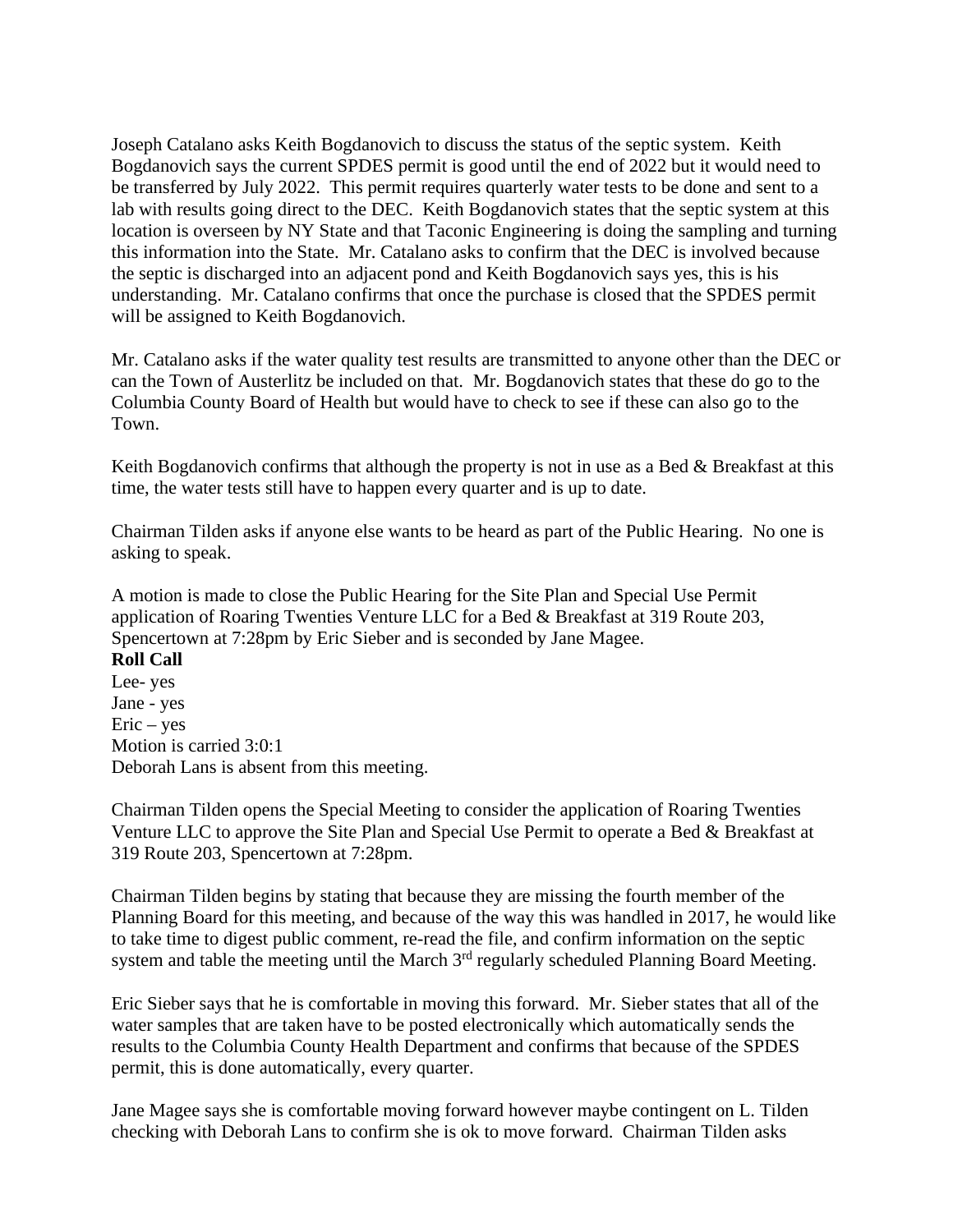Joseph Catalano if they can do a conditional read-through tonight and then approve this at the next, regular Planning Board meeting. Joseph Catalano says they cannot do a final approval tonight if the Planning Board is going to require input from Deborah Lans. Mr. Catalano says the Planning Board can go through the Resolution tonight and have this ready for the following meeting. Chairman Tilden says that if Eric Sieber and Jane Magee are comfortable with moving forward and although Deborah Lans wasn't present at the Public Hearing, they can go ahead tonight and move through the SEQRA short form first and then the Resolution.

Joseph Catalano states that there are items in Part 1 of the Short Environmental Assessment Form that need to be corrected and that L. Tilden can make these modifications on the copy of the form that we have in-hand. Mr. Catalano runs through these items with L. Tilden. In Part 2, the applicant checked off answers to the questions although this should have been completed by the Planning Board. Joseph Catalano runs through each question number 1-11 with the Planning Board. Chairman Tilden makes note of this on the form and takes a voice vote for each question in the order of L. Tilden, Eric Sieber and then Jane Tilden. All Planning Board members answer, "No, or small impact may occur" to all questions numbered 1-11.

Joseph Catalano says because the Planning Board confirms that because all of those questions are now answered as no or small impact but the Planning Board, they can check the 2<sup>nd</sup> box on the bottom of page 4 stating the proposed action will not result in any significant, adverse environmental impact. The Planning Board agrees verbally, first L. Tilden, second is Eric Sieber, third is Jane Magee.

Joseph Catalano advises Chairman Tilden how to finish filling out the out the bottom of the Short Environmental Assessment Form showing the Town of Austerlitz Planning Board dated February 22, 2022.

A motion to accept the Environmental Assessment form for this application of a Special Use Permit for Roaring Twenties Venture LLC to operate a Bed & Breakfast at 319 Route 203, Spencertown, NY as amended and as completed by the Planning Board is made by Jane Magee and seconded by Eric Sieber.

#### **Roll Call:**

Lee - yes Jane - yes Eric - yes Motion is carried 3:0:1 Deborah Lans is absent from this meeting

Joseph Catalano now discusses the proposed resolution and he confirms that Deborah Lans did review this document and her only comments were to correct areas where the term Special Permit was mentioned and to correct the language to say Special Use Permit. Mr. Catalano confirms he has corrected all of the ten areas where this occurred in the resolution. Mr. Catalano then continues to read through the resolution details and confirms there have been no email or postal mail comments received.

Joseph Catalano continues to read through the resolution and discusses all of the details and conditions with the Planning Board.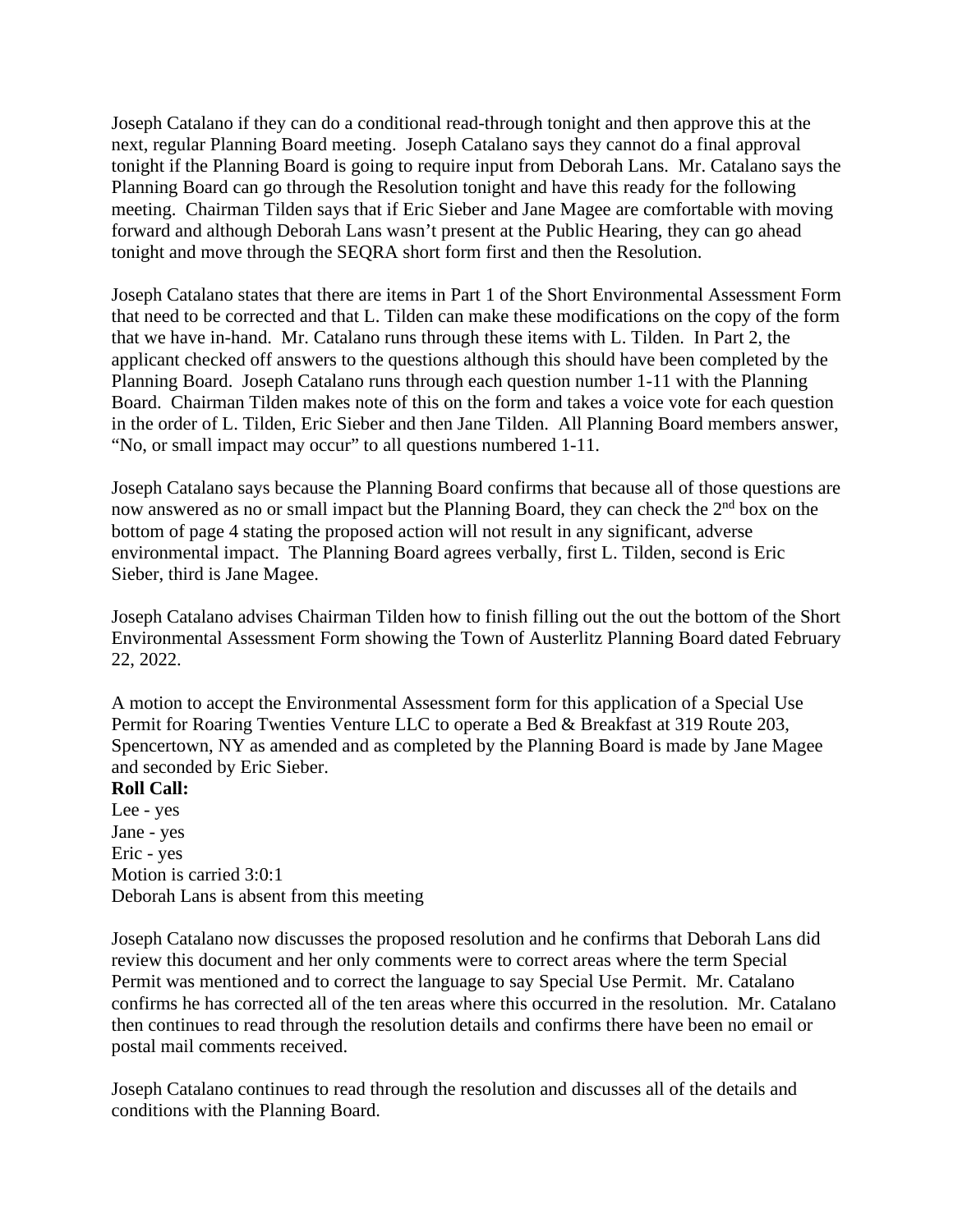A motion is made to adopt the Resolution as presented and modified by the Planning Board for the Special Use Permit and Site Plan approval for Roaring Twenties Venture LLC to operate a Bed & Breakfast at 319 Route 201, Spencertown, NY by Eric Sieber and seconded by Jane Magee.

## **Roll Call:**

 $Lee - yes$ Jane – yes  $Eric - yes$ Motion is Carried 3:0:1 Deborah Lans is absent from this meeting

Decision/Resolution of Town of Austerlitz Planning Board Re: Site Plan/Special Use Permit Application - 319 Rte 203

PB Resolution: February 22, 2022

At a special meeting of the Planning Board of the Town of Austerlitz, held via Zoom videoconference in accordance with Covid - 19 Executive Orders, the following resolution was presented:

Whereas, Keith Bogdanovich, on behalf of Roaring Twenties Venture, LLC, a limited liability company with Mr. Bogdanovich, Teresa Bogdanovich, Melania Bogdanovich and James Strickler, as members (hereinafter referred to as the "Applicant"), submitted an application for a special use permit and site plan review for purposes of re-opening a building that was previously constructed on an approximately 1.07-acre parcel of property located at 319 Route 203 (Tax Map No. 87.-2- 44.11) in the Town of Austerlitz (hereinafter the "Property"); and

Whereas, it is the Planning Board's understanding that Roaring Twenties Venture, LLC, is under contract to purchase the Property contingent on obtaining the requisite Planning Board approvals for operating the Property as a Resident Occupant Bed and Breakfast (hereinafter the "B&B"); and

Whereas, the application proposes to re-open the existing building on the Property that is twostories comprising approximately 7,000 square feet that contains one apartment and 5 guest units; and

Whereas, this building was previously proposed by the current owner, Joe Beats, LLC, and the site plan was approved by the Planning Board on July 6, 2017; and

Whereas, this matter is now before the Planning Board because the Code Enforcement Officer ("CEO") could not verify that the Planning Board reviewed and approved the special use permit that is required under the Town Zoning Code for a B&B and she also could not determine whether the building had been in operation as a B&B for the time period to avoid the special use permit from lapsing, even if a special use permit has been approved by the Planning Board; and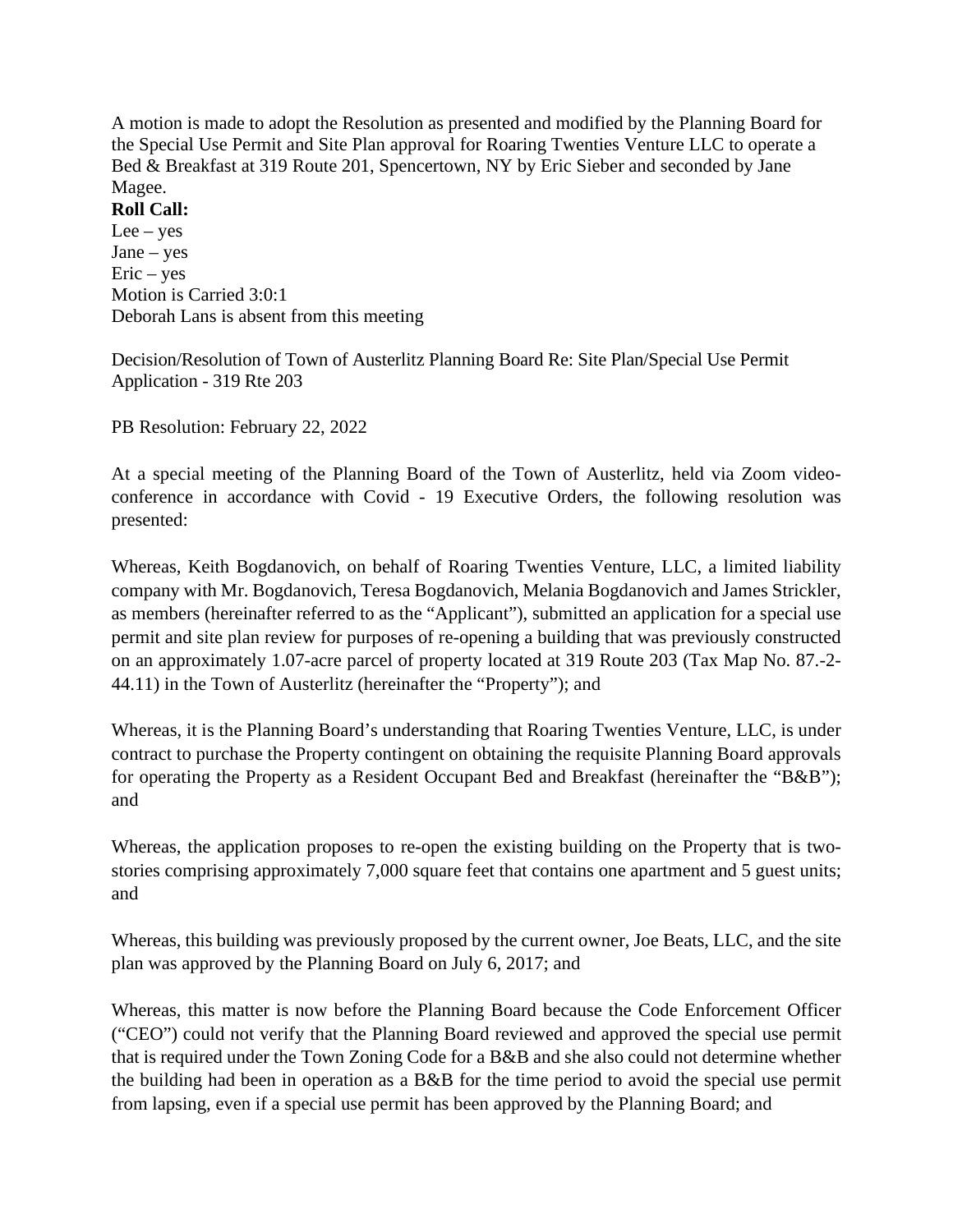Whereas, the CEO did verify that the interior of the B&B had been constructed in accordance with the prior site plan approval and building plans but she did note there were some discrepancies in the exterior of the building from the approved site plan such as a covered porch in the rear of the building, an asphalt side walk in the front of the property and a fenced-in generator; and

Whereas, as a result of the uncertain present zoning status of the Property, the Planning Board determined that it would be best to review the B&B proposal again for this Applicant; and

Whereas, the Applicant submitted a site plan and special use permit application which requested approval for the above-described B&B proposal the Planning Board allowed the Applicant to resubmit the site plan which was approved on July 6, 2017, with the Applicant indicating on said site plan the existing features which were not included on the original plan; and

Whereas, after review of the application and supporting documents, the Planning Board accepted the application as complete at its meeting held on February 3, 2022 and a public hearing on the special use permit and site plan application was duly noticed and scheduled for February 22, 2022; and

Whereas, the Applicant submitted a Short Form Environmental Assessment Form, with Part 1 completed, together with the application materials and, at its February 3, 2022 meeting, the Planning Board determined the Application complete; determined that the proposed project constituted an Unlisted Action under the State Environmental Quality Review Act (SEQRA) and scheduled a hearing on the Application and a special meeting for February 22, 2022; and

Whereas, the public hearing regarding the application was held remotely via video-conference on February 22, 2022, at which time the Applicant's representatives, Mr. Bogdanovich and Mr. Strickler, were present and made a presentation to the Planning Board and there were five members of the public in attendance who spoke with respect to the application and no written comments were received for the hearing; and

Whereas, after the Applicant and representatives answered all of the questions that were posed by the Planning Board, the floor was open to the public of which all that were present were given a full and fair opportunity to be heard, and after further questioning of the Applicant by the Board and acknowledgement that no written comments that were received up to the present time, the Planning Board closed the hearing by motion; and

Whereas, after consideration and review of the above, the Planning Board is ready to make its decision on this Application;

Now, Therefore, Be It Resolved as follows:

1. The Planning Board makes the following findings: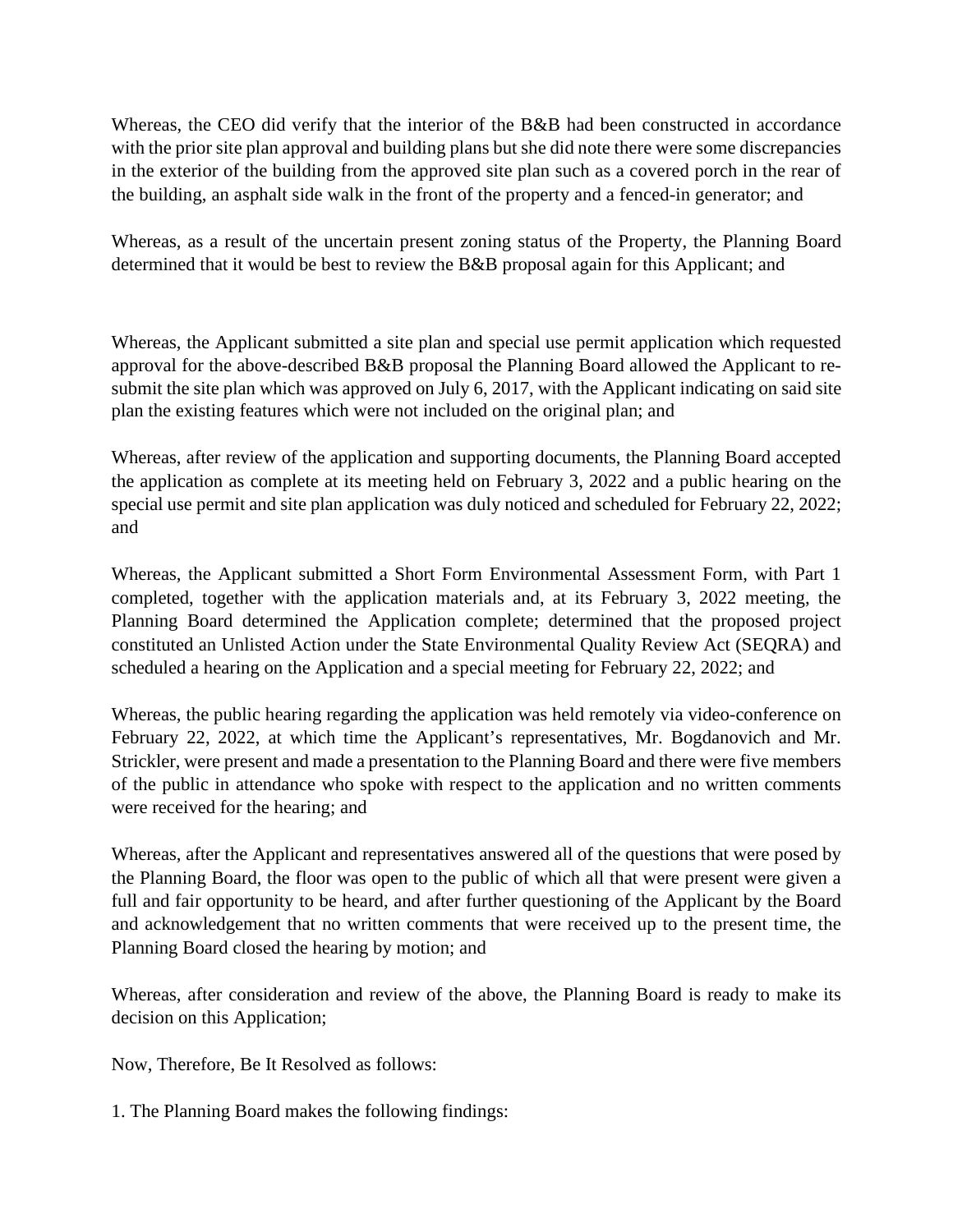- a. Proposed Improvements: This special use permit and site plan application proposes to reopen an existing building on the Property located at 319 Route 203 in the Town of Austerlitz. The Building consists of two-stories, comprising approximately 7,000 square feet that had been constructed for use as a 5 guest unit B&B with one apartment for the resident occupant who will operate the B&B on-site. All site improvements including driveway, parking area, walkways and septic system are already in place. No further improvements are proposed. The NYS DEC has confirmed that SPDES the septic system approval is current.
- b. Proposed Use: The Applicant proposes to operate a B&B with five guest bedrooms or suites to be supervised by a resident occupant residing in the apartment in the building. The business will operate year round. The Applicant stated that breakfast will be provided in the building to the guests by a locally sourced restaurant or caterer. There will be no events or activities provided by the B&B for guests on the Property. A more detailed description of the proposed use of the Property entitled "Project Narrative" is attached hereto and made a part hereof.
- c. Zoning: The Property is in the Rural Residential district of the Town. The Planning Board has identified the proposed use as being under the category of a Bed and Breakfast Establishment which is an allowed use in the Rural Residential district upon issuance of a special use permit and site plan approval. The Zoning Code defines the term "Bed and Breakfast Establishment" as follows: "A dwelling having a resident host in a private singlefamily home with common dining and leisure rooms and lodging rooms for overnight accommodation, the rates for which include breakfast and lodging only, and in which no public restaurant is maintained and no other commercial services are offered. The bed-andbreakfast establishment shall have not more than 10 occupants as lodgers in at least three and not more than five rooms." After hearing further details from the Applicant, the Planning Board hereby confirms its interpretation of the application as properly categorizing the use as a Bed and Breakfast Establishment and the Applicant's statement of the proposed use conforms with that definition since there will be a resident host at all times and the building and property will only be used for lodging and overnight accommodations.
- d. Public Comment: The public hearing on the Application was held and closed on February 22, 2022. At the public hearing, the Applicant (and representatives) made presentations detailing the various components of the proposal, the Planning Board asked the Applicant questions and received satisfactory responses to those questions, and comments were made by neighbors of the property and the general public. All the information provided by the Applicant and all of the public comments have been taken into consideration by the Planning Board in its deliberation on this matter.
- 2. SEQRA: Along with the application form and materials, the Applicant submitted a short environmental assessment form (EAF) pursuant to SEQRA. The Planning Board reviewed the EAF at its meeting held on February 3, 2022 after receiving a complete application. The Planning Board made the initial determination that the Application is considered an Unlisted Action under SEQRA and there are no other involved agencies as that term is defined under SEQRA. The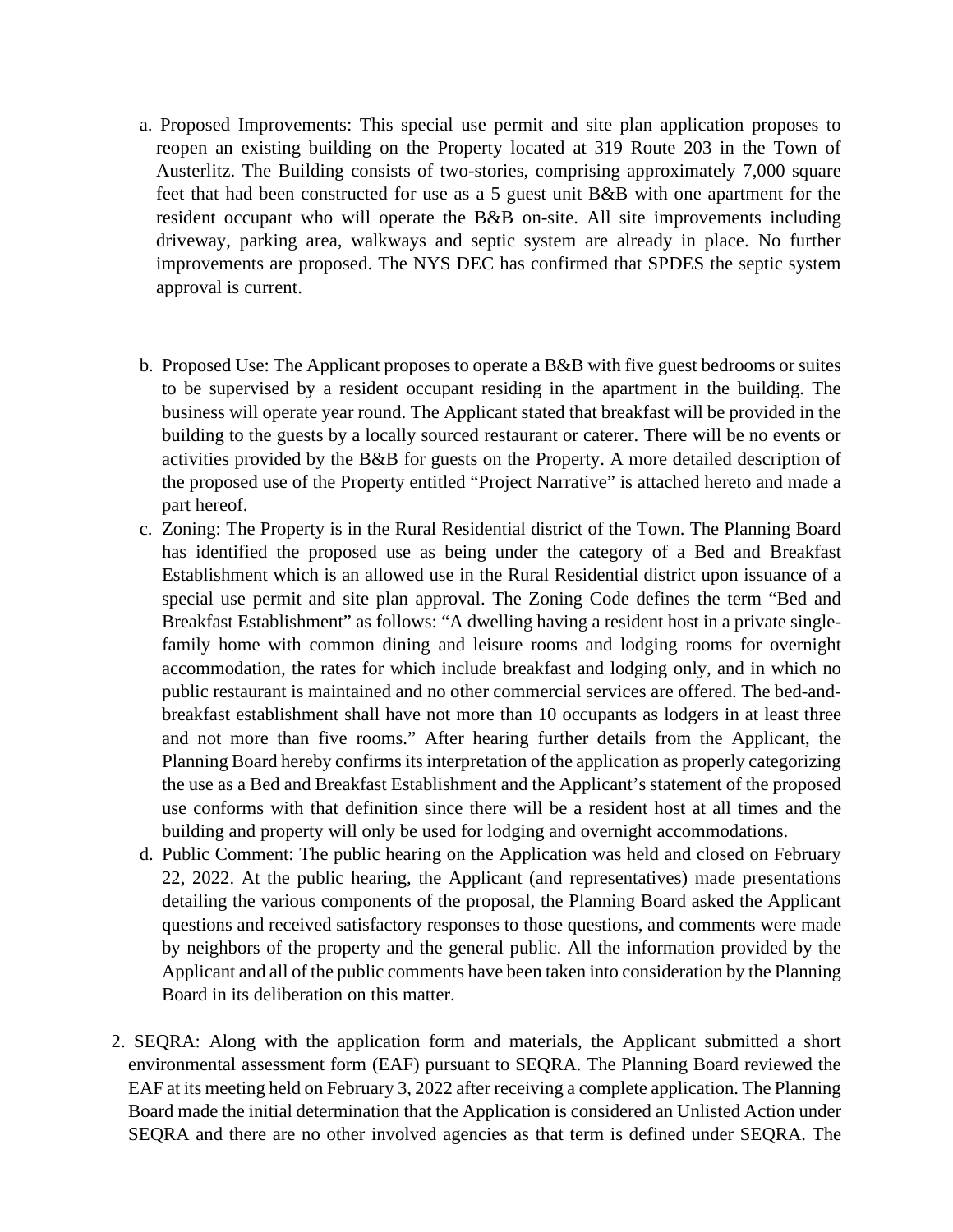Planning Board decided to await further information that may be gathered at the public hearing before making a SEQRA determination. The Planning Board has reviewed the EAF with Part 1 prepared by the Applicant together with all of the application submissions. Prior to the presentation of this Resolution, the Planning Board discussed and determined that the Short EAF was acceptable under the SEQRA regulations and it hereby waives the requirement set forth in Zoning Code section 195-30(C)(1) for a long form EAF for a site plan application pursuant to its authority to do so as set forth in Zoning Code section 195-31(B). Such waiver is based on the fact that the project is essentially reopening an existing building which had been previously approved with no further improvements being proposed. Also prior to the presentation of this Resolution, the Planning Board discussed and answered the questions on Part 2 of the EAF. In so doing, the Planning Board did not find any moderate or large or potential adverse environmental impacts that would result from the proposed improvements and use as it is proposed by the Applicant. The Planning Board based such determination mainly on the facts that the proposed improvements and use will result in minimal impact and the building and site improvements have been existing for approximately 4 years. The Planning Board hereby accepts the EAF as complete and determines that the issuance of a special use permit and site plan approval for the proposed use will not result in any significant environmental impact and, as such, a negative declaration applies. The reasoning for this determination is as follows:

- a. that the application does not propose any new construction or installation that is not in keeping with the environmental conditions of the Property;
- b. that the Property is of sufficient size and character that will adequately support the proposed new building, parking, drainage, on-site septic and water systems and driveway without any significant adverse impact to neighboring properties;
- c. that the Property driveway and parking that is proposed will be adequate to accommodate the relatively small amount of traffic that the use will generate;
- d. that the septic system designed to accommodate wastewater treatment from the building remains in good standing with the County Health Department;
- e. the rural residential nature of the area will not be altered in accommodating this B&B use since it has existed for approximately 4 years; and
- f. the conditions and restrictions placed on the special use permit as set forth below and as discussed with the Applicant during the review process will further mitigate and/or eliminate any potential environmental concerns.
- 3. The Planning Board hereby approves and grants the special use permit and site plan approval to the Applicant as set forth herein for a Bed and Breakfast Establishment comprising of 5 guest suites and one residential dwelling unit or apartment as shown on the site plan prepared by Taconic Engineering, DPC, dated June, 2017 (hereinafter referred to as the "Site Plan"), with the additional modifications made by the Applicant to show the additional improvements not shown on the site plan approved by the Planning Board on July 6, 2017, as discussed in the paragraphs above and subject to the following conditions and restrictions:
	- a. The use allowed by this special use permit and site plan approval is for only a Bed and Breakfast Establishment as described above and on the attached Project Narrative with no other use permitted.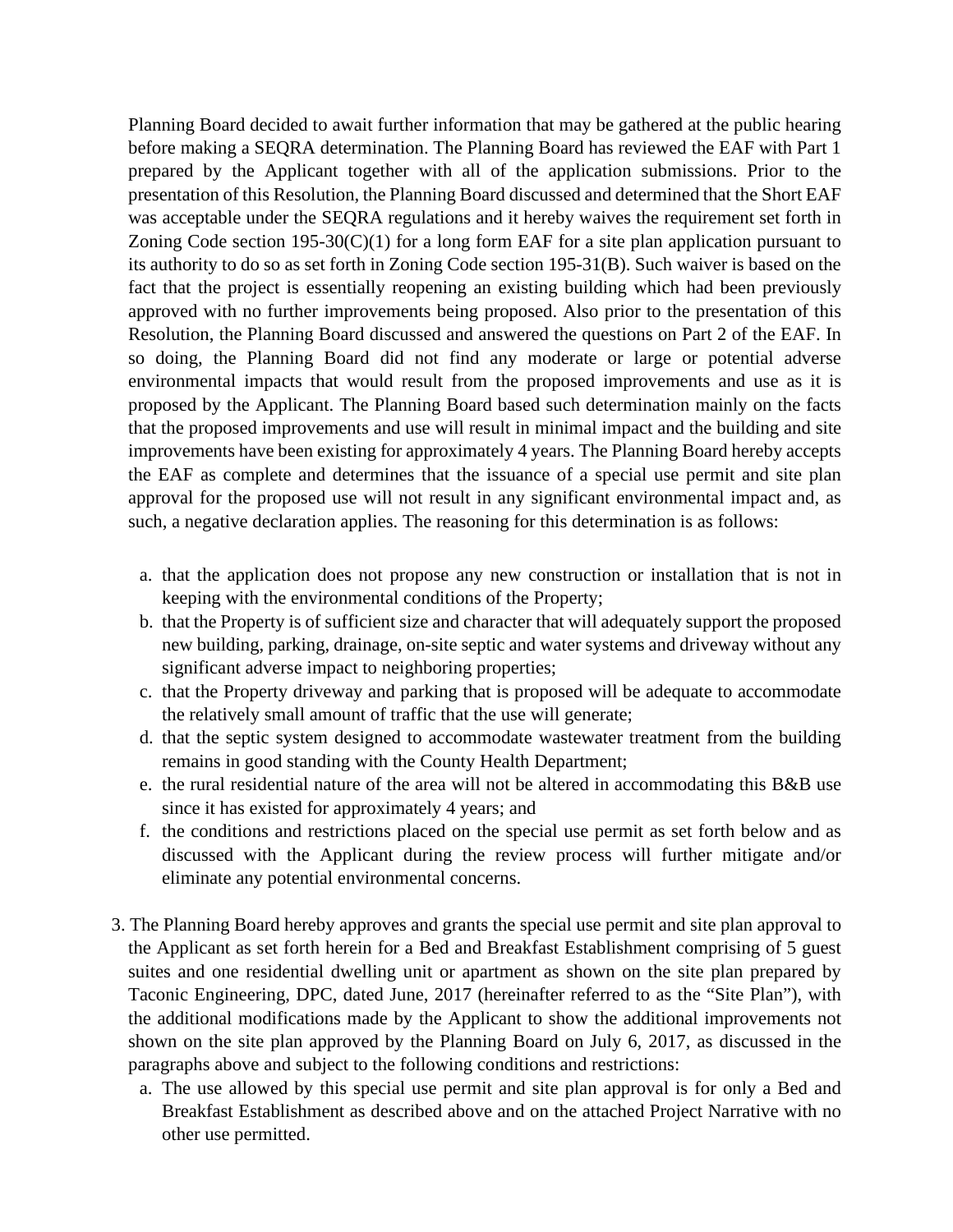- b. Any changes in the site plan or in the above terms, restrictions and conditions of the special use permit will require approval of the Planning Board before such changes can be implemented.
- c. This site plan approval and issuance of the special use permit for the Bed and Breakfast Establishment as described herein shall be null and void if the Applicant does not acquire title to the Property.
- d. That the Bed & Breakfast operator adhere to the terms and restrictions set forth Project Narrative annexed hereto and made a part hereof.
- e. That the Applicant assume the obligations and responsibilities of the existing DEC SPDES permit for discharge from the septic system on site and that the SPDES be renewed and/or continued as the responsibility of the Applicant as may be required by the DEC with uninterrupted continuation of all of the testing and reporting requirements.
- 4. This special use permit has been issued pursuant to the criteria set forth in section 195-33 and section 195-28 of the Austerlitz Zoning Law after the Planning Board has duly considered the public health, safety and welfare, potential environmental impacts and surrounding properties; the Planning Board concludes that the proposed project together with the conditions imposed above comply with said criteria as follows:
	- a. Objectionable Impacts. That the character, nature, type, scale and intensity of the proposed use, particularly how it will be operated, and its location and distance from adjacent roads, properties and residences, is consistent with the rural character of the Town and is not more objectionable to nearby properties by reason of noise, odors, vibration, dust, illumination or other potential nuisance than the operation of any allowed use in the district.
	- b. Compatibility. That the proposed use is of a character, nature, type, scale and intensity compatible with the area in which the special use is to be located and that it will consist only of lodging and overnight accommodations for up to 10 guests.
	- c. Vehicular Access and Traffic. That the existing roads are adequate for access and the new use will not cause any significant changes in current traffic patterns. The parking area is more than adequate for parking for the limited use approved herein.
	- d. Historic character. That the Bed and Breakfast Establishment and its use on the Property will not alter the traditional and historic character of the Town, the Property, and the surrounding area.
	- e. Site Plan. That the proposed use and development is consistent with the requirements for site plan approval and the Site Plan is hereby approved, and the Planning Board Chair is authorized to sign the Site Plan, as approved, for the purposes described herein.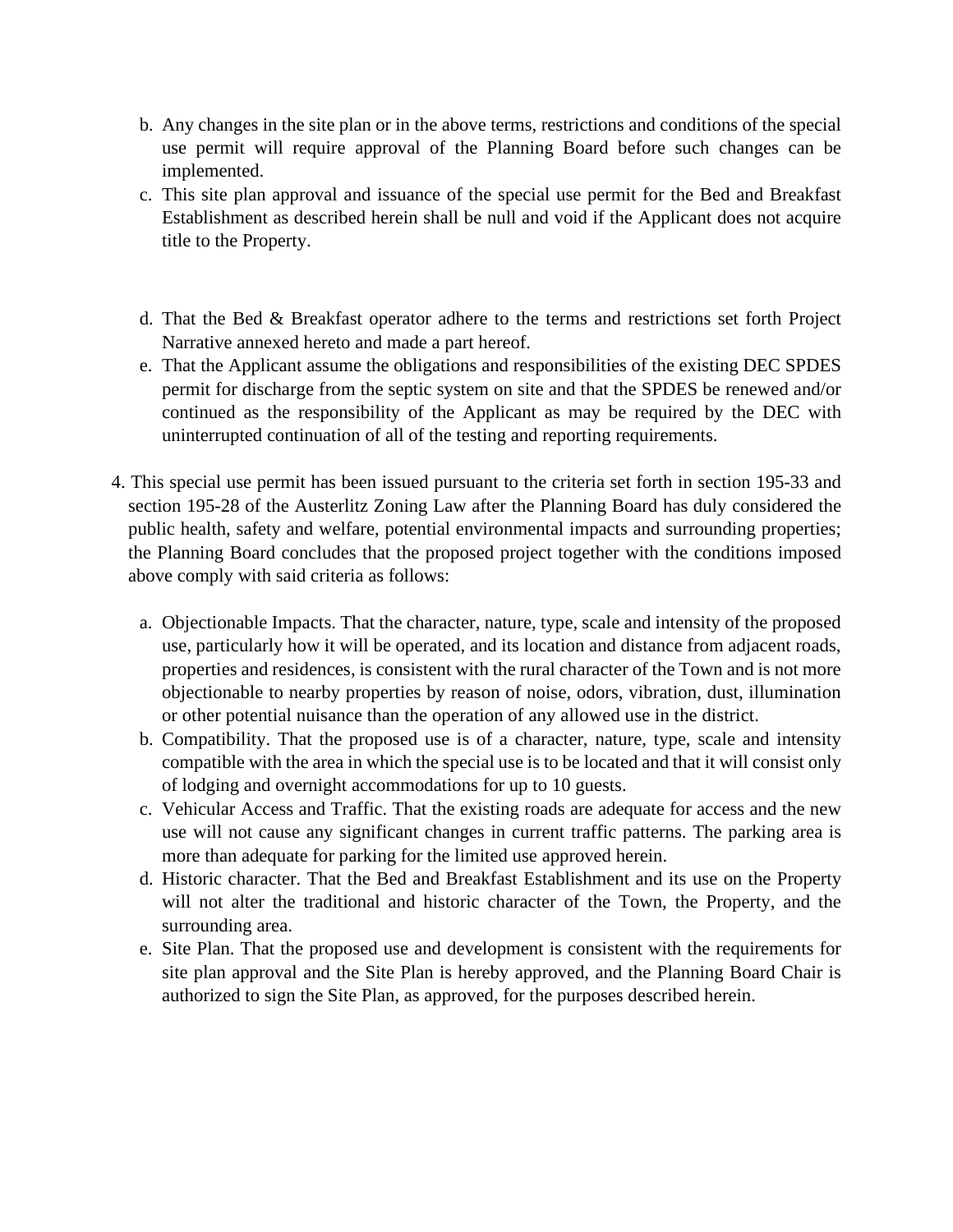Upon motion made by Planning Board Member Sieber, seconded by Planning Board Member McGee, the foregoing Resolution was duly adopted by the Planning Board on February 22, 2022 by vote of a majority of its members as follows:

| <b>Planning Board Member</b> | yes no       | absent/abstain |
|------------------------------|--------------|----------------|
| Lee Tilden, Chair            |              |                |
| Deborah Lans, Member         |              | $\mathbf{X}$   |
| Eric Sieber, Member          | $\mathbf{X}$ |                |
| Jane McGee, Member           |              |                |

5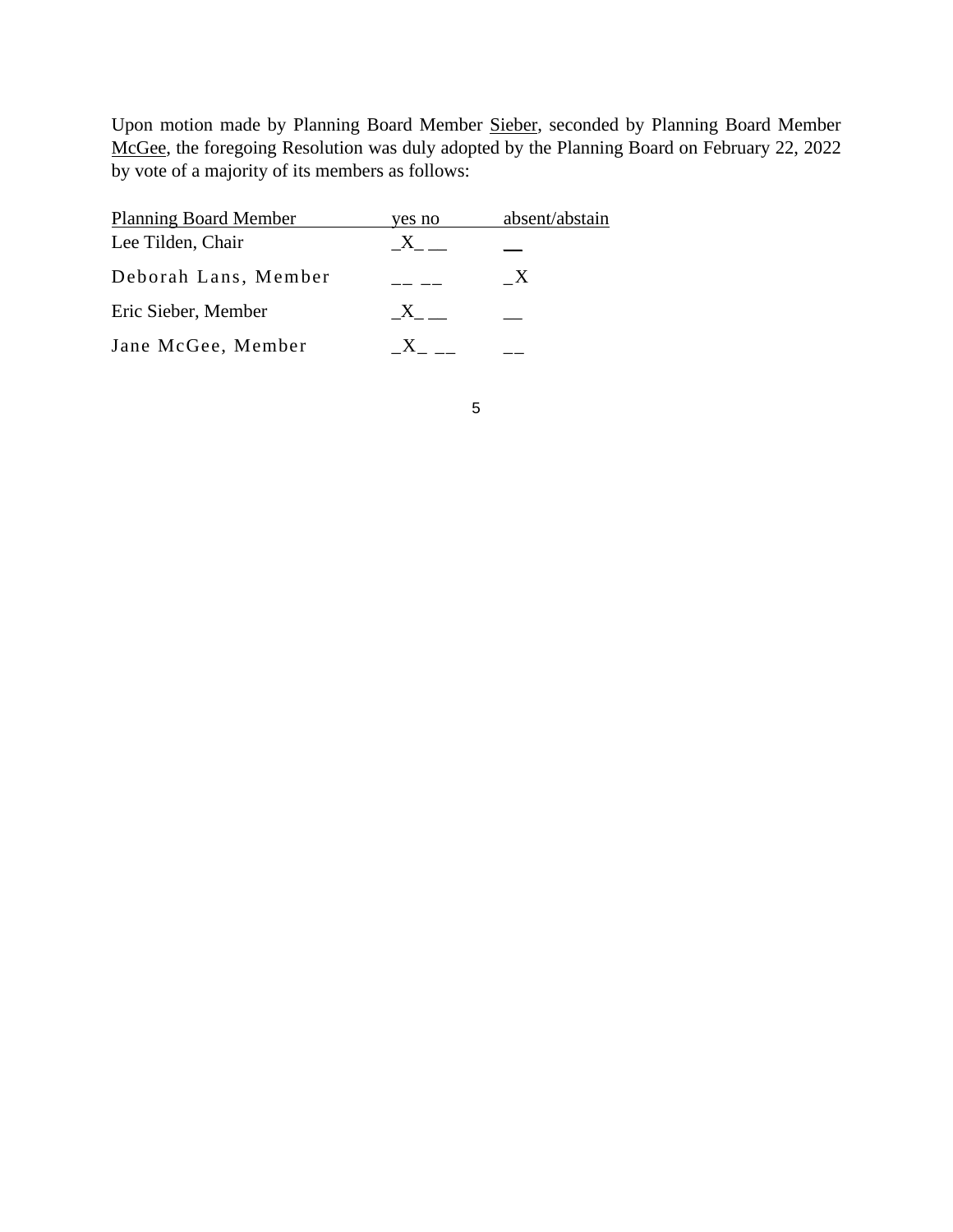Project Narrative

Roaring Twenties Venture LLC plans to reopen and operate the "Country Suites" at 319 Route 203 in Austerlitz. The plan is to offer seven day a week lodging for visitors to the area, with five unique suites and a locally sourced gourmet breakfast.

A host will be residing on the premises and occupying the premises at all time for guests who will be checking in at 3:00 pm and checking out at 11:00 am.

The Inn will have general house rules and conditions with check in and check out times. We will not offer 24 hour reception service. No Pets No Smoking No Children No Candles / Incense Length of Stay will be less than 30 days Noise and Parties - As this house is also our home. We will ask all guest to be considerate of excessive noise levels, especially from 10pm-7am. Parties are not allowed. If a guest requests to host an event on the property, it must be approved in advance. We will not have activities that are planned for the guest.

General maintenance of the inn grounds and building will be completed during normal business hours, such as grass cutting, generator maintenance and any other outside maintenance needs.

Roaring Twenties is owned by Keith, Teresa and Melanie Bogdanovich of Claverack and James Strickler of Hudson, all long-term residents of Columbia County.

We look forward to contributing to the local economy by providing accommodations in Austerlitz / Spencertown for guests and newcomers.

Thank You, Jim, Keith , Teresa and Melanie